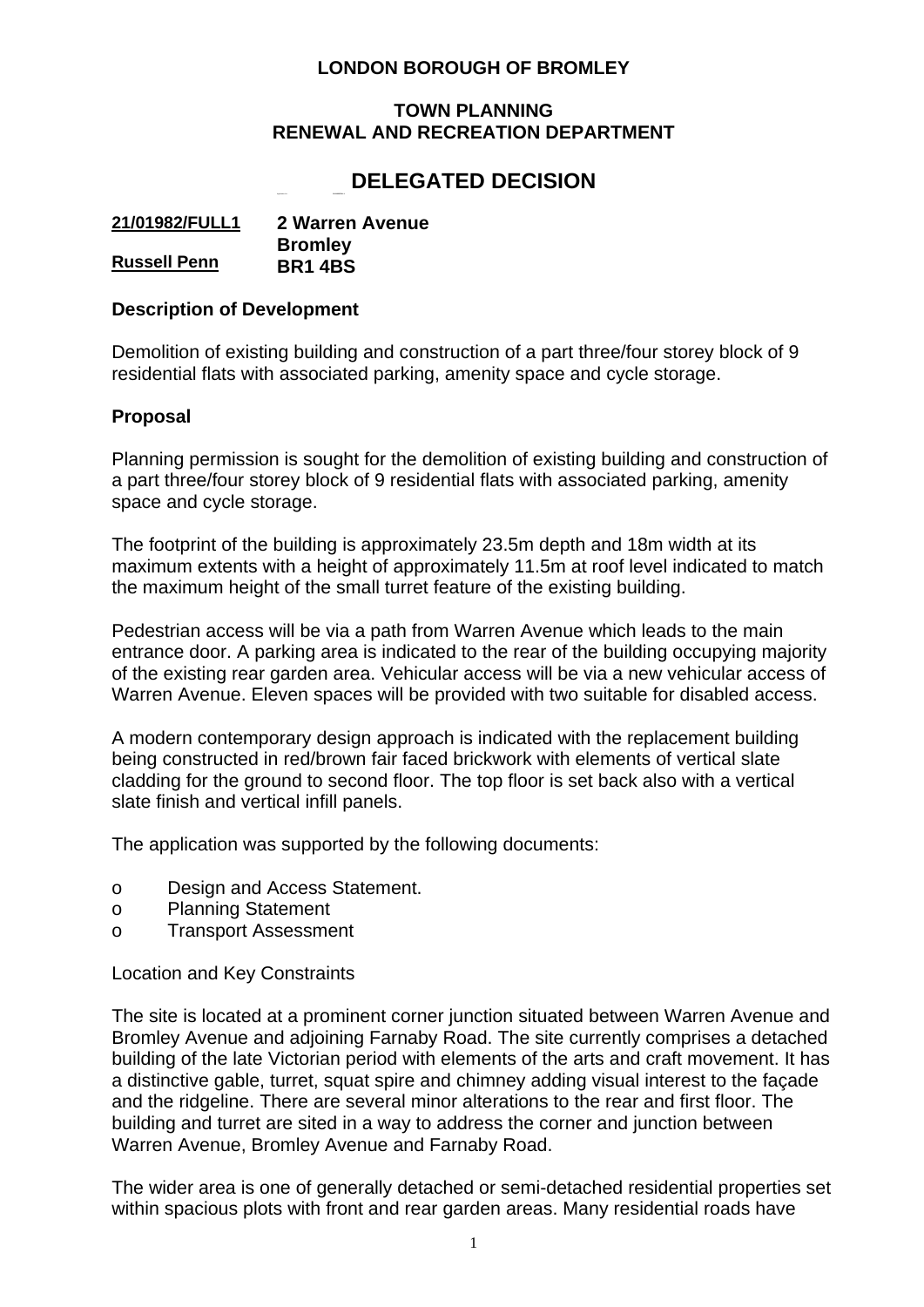grassed verges and have tree lined pavements indicating a mature and established locality.

The site is not located in a conservation area nor is the building listed.

Comments from Local Residents and Groups

Nearby owners/occupiers were notified of the application and representations were received, which can be summarised as follows:

Objections:

**Character** 

o Comments that the development is an overdevelopment of the site and would be an eyesore at this location.

o Comments the property merits the status of a "Non-Designated Heritage Asset"

o Comments regarding the intrinsic loss of an important local historic, iconic and beautiful landmark building.

o Many repeated comments that the design is out of character for the location and is an alien design. More in keeping design is recommended.

o Comments the existing attractive period Victorian building should be retained and repurposed. No such apartment blocks in the locality. Flats are located in converted properties only.

o Existing house is prominent and of historical importance to the area.

o Many comments regarding the overbearing excessive scale, mass and dominant design of the development.

o Comments that balconies are not appropriate on such a building in this location.

o No consideration that the area is mainly single family homes.

o Comments regarding the closer proximity of the building to adjacent property boundaries and closer proximity to the street side boundaries will increase overbearing and dominance of the development.

o Many comments that the building is much larger than existing contrary to applicant's assertions - additional height, footprint, bulk and scale.

o No meaningful landscaping.

o Loss of garden and provision of car park harmful to streetscene.

o Height of existing turret should not inform height of the development.

Neighbouring amenity

o Many comments that four stories are overshadowing and overbearing.

o Concerns regarding loss of privacy and overlooking to adjacent property.

Highways and parking

- o Concerns regarding impacts of spill over parking and congestion on local roads.
- o Comments that not enough car parking provided.
- o New entrance/exit threat to highway safety.

Noise and disturbance

o Concerns regarding the increased use of the site as flats.

Other comments

o Many concerns regarding the loss of green space and provision of excessive hard surfacing.

- o Concerns with the negative impact of the construction process on local residents.
- o Concerns with demolition not being very sustainable.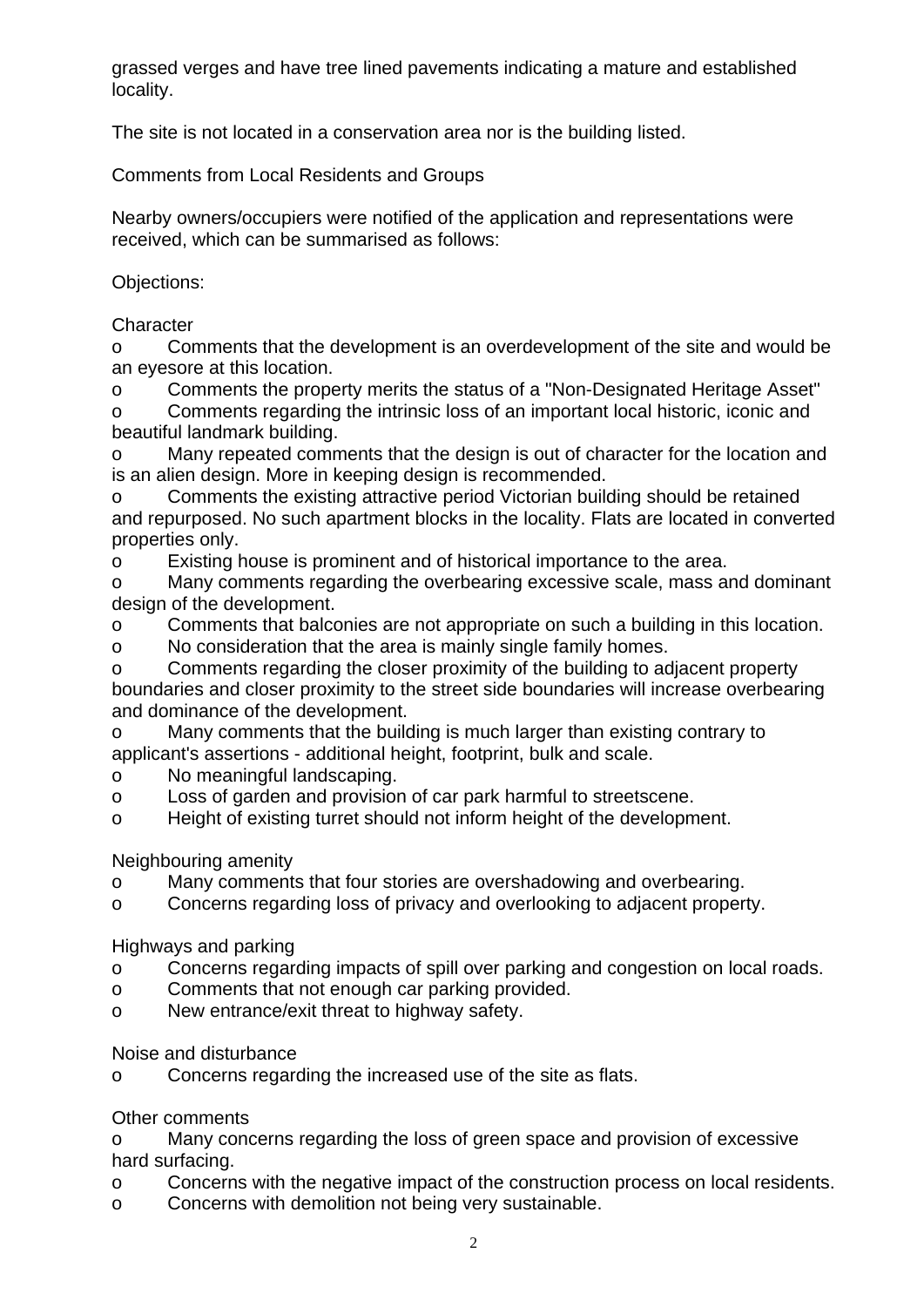- o Will set precedent for further inappropriate flatted developments.
- o Increase in hard surfacing causing drainage issues.
- o Comment regarding site being an historic plague pit.

Support:

o Great use of plot. Preference to see small developments as opposed to tower block.

### Local Groups

o Bromley Civic Society have commented the development is alien in design to its surrounding location and continues a growing erosion of an area of historic character for banal housing developments.

o Ravensbourne Valley Residents Association have commented and objected in relation to loss of historical context by demolition of the existing building; inappropriate design; backland and garden development; building footprint increase; loss of privacy and sense of overlooking; poor spatial standards, lack of space for meaningful landscaping and loss of existing landscaping features.

o A petition has been received from majority of residents within Coniston Road objecting to the development.

o RSPB (Bromley Group) have commented that they recommend the installation of integral swift nest bricks by a planning condition and that the proposal for these be submitted prior to the commencement of above ground works.

Please note the above is a summary of objections received and full text is available on the Council's website.

Comments from Consultees

Environmental Health Pollution Officer:

I have considered the above and have no objections within the grounds of consideration. Conditions recommended in respect of construction management, air quality and electric car charging points. Informative recommended in respect of encountering any land contamination during works.

# Drainage Engineer:

We welcome the incorporation of the Eco Grass in the car park area. Further details of surface water drainage to be sought by planning condition.

### Highways:

The site is located to the east of Warren Avenue, on the corner of the junction with Bromley Avenue and Farnaby Road. It is accessible by public transport with bus and rail services within walking distance. The site achieves a PTAL rating of 1b.The proposals seek to provide the demolition of the existing 2 / 3-storey dwelling house to construct a part 3 / 4-strorey building comprising of 9 dwellings (6 x 1-beds and 3 x 3 beds).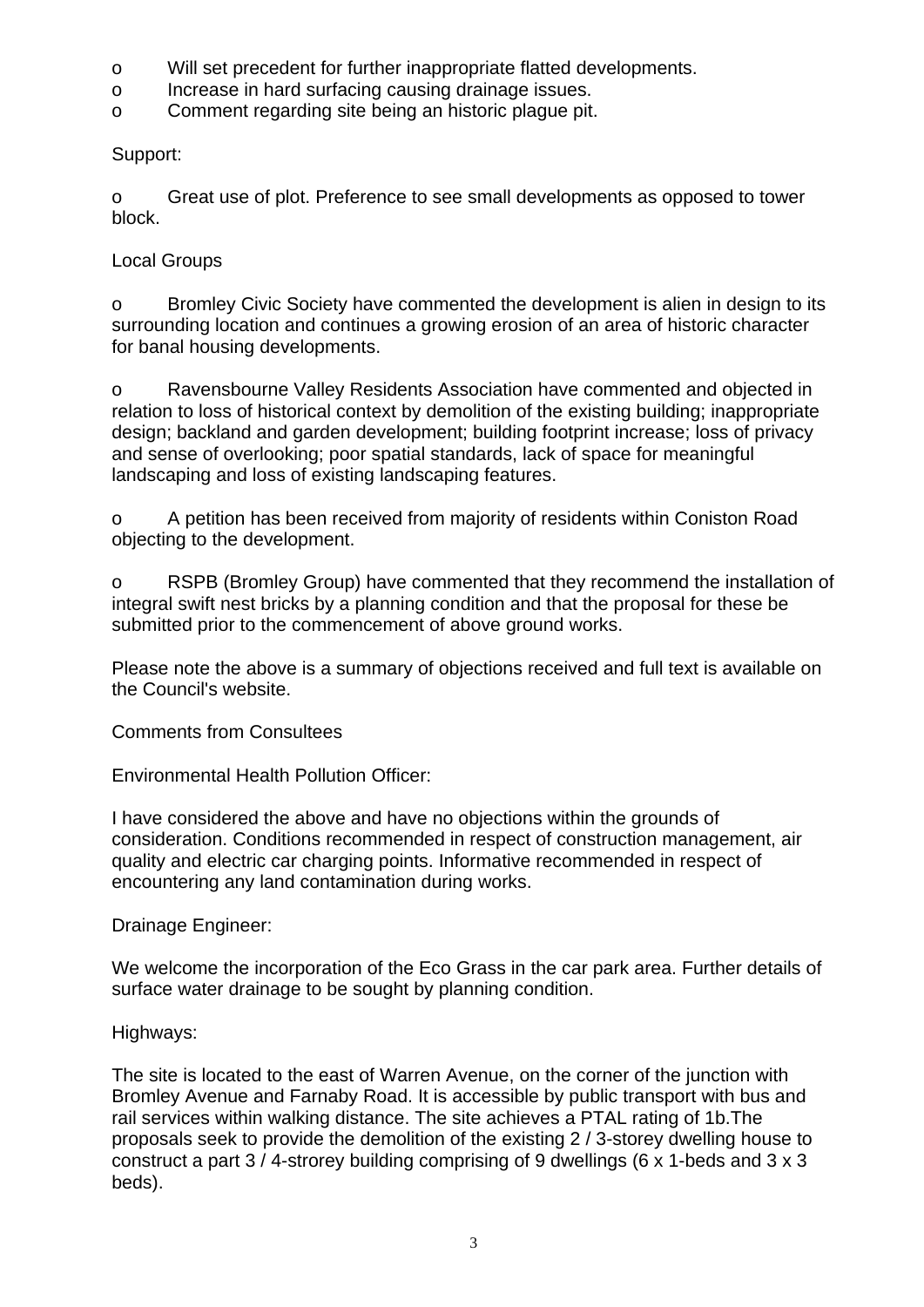The new vehicle access provides access to 11 parking spaces at the rear of the site. Car parking will be provided in accordance with standards set out in the London Plan, which advises that Outer London areas of PTAL 0 - 1 should provide up to 1.5 spaces per dwelling. Bromley's Local Plan advises that residential car parking in areas of PTAL 0 - 2, should provide a minimum of 1 space for 1 - 2 bed dwelling and a minimum of 1.5 spaces for 3 bed dwellings. As such, given the site achieves a PTAL of 1b, the proposed 11 spaces for the 9 dwellings is in accordance with local and regional policy. Furthermore, Census data demonstrates that the average car ownership for people living in flats in the local area is 0.66 cars per dwelling and hence the allocation of 1.2 spaces per dwelling would accommodate the demand arising from the additional units.

The London Plan also states that developments should ensure that disabled parking is provided for 3% of dwellings from the outset, with at least one designated disabled parking bay from the outset. The layout plan shows one wider space which is consequently in accordance with policy requirements.

Cycle parking will be provided in accordance with the London Plan, which advises that 2 spaces should be provided for 2+ bedroom dwellings (long stay) and for developments with less than 40 dwellings, 2 short stay spaces should be provided. Therefore, a minimum of 18 long-stay spaces and 2 short-stay spaces will be required. The proposed layout plans show 20 long stay spaces and 2 short stay spaces. Access to the cycle store will be provided directly from the site's main entrance.

The proposal seeks to provide a refuse store at ground floor level, located near the site's entrance. The London Borough of Bromley's Waste Standards advise that storage areas should be provided at the front of the site and be adequate for a dustbin and 3 recycling boxes per dwelling. Waste storage for the 9 dwellings is shown on the Architect's layout plans. Waste storage will be provided adjacent to the entrance on Warren Avenue, and as such waste will be collected on street.

Pedestrian and vehicle access will be taken from Warren Avenue. The existing vehicle crossover will be closed and reinstated as footway. The proposed residential dwelling is likely to generate 1 delivery per day. Deliveries and servicing will be accommodated onstreet as per the existing arrangement. A trip generation analysis has shown that the proposed development is likely to generate 4 total person trips in the morning peak (8am-9am) and evening peak (6pm-7pm) hours. Thames Water:

Waste Comments - The proposed development is located within 15 metres of a strategic sewer. Thames Water requests the following condition to be added to any planning permission. "No piling shall take place until a piling method statement (detailing the depth and type of piling to be undertaken and the methodology by which such piling will be carried out, including measures to prevent and minimise the potential for damage to subsurface sewerage infrastructure, and the programme for the works) has been submitted to and approved in writing by the local planning authority in consultation with Thames Water. Any piling must be undertaken in accordance with the terms of the approved piling method statement." Reason: The proposed works will be in close proximity to underground sewerage utility infrastructure. Piling has the potential to significantly impact / cause failure of local underground sewerage utility infrastructure. Please read our guide 'working near our assets' to ensure your workings will be in line with the necessary processes you need to follow.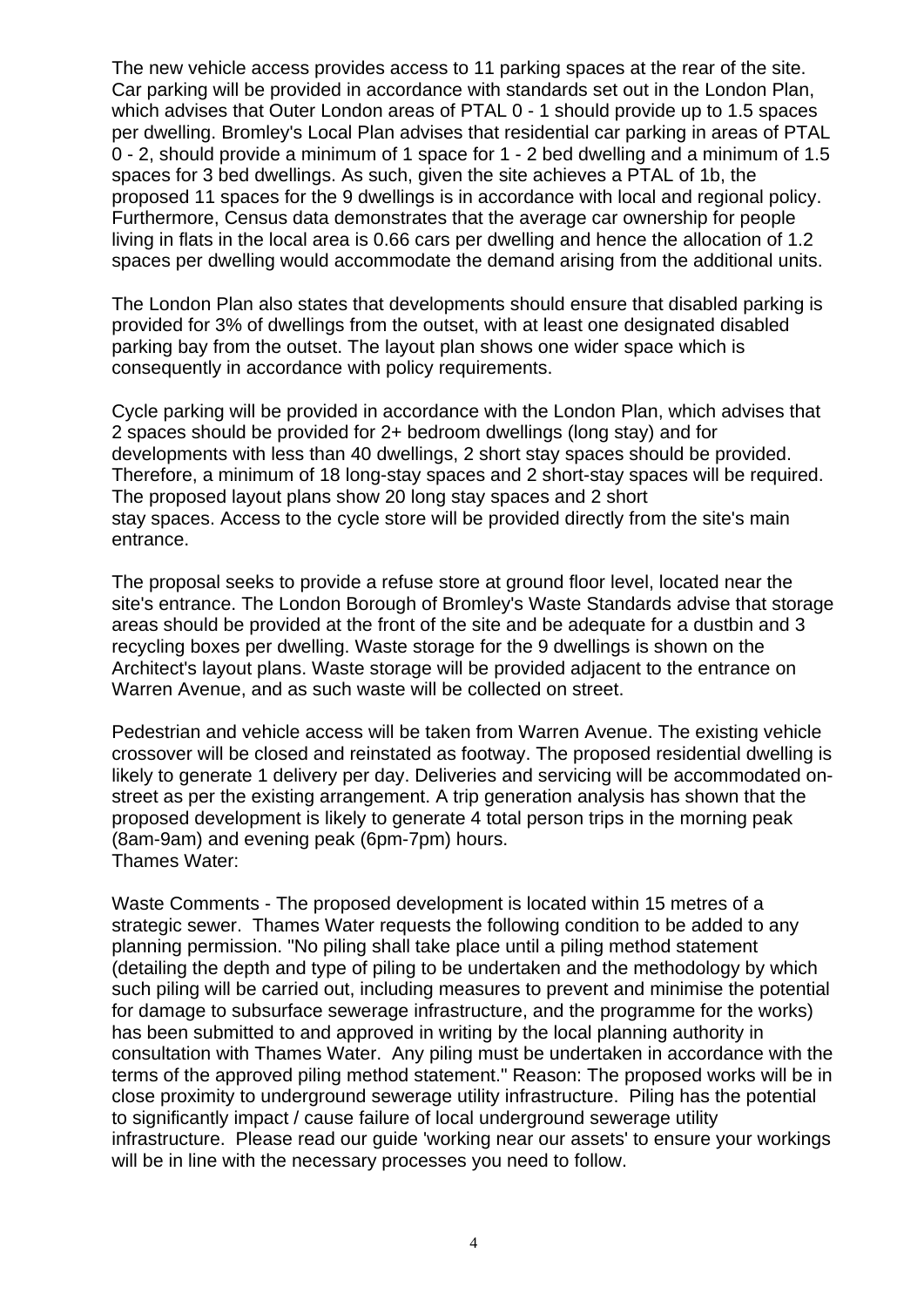There are public sewers crossing or close to your development. If you're planning significant work near our sewers, it's important that you minimize the risk of damage. We'll need to check that your development doesn't limit repair or maintenance activities, or inhibit the services we provide in any other way. The applicant is advised to read our guide working near or diverting our pipes.

We would expect the developer to demonstrate what measures will be undertaken to minimise groundwater discharges into the public sewer. Groundwater discharges typically result from construction site dewatering, deep excavations, basement infiltration, borehole installation, testing and site remediation. Any discharge made without a permit is deemed illegal and may result in prosecution under the provisions of the Water Industry Act 1991. Should the Local Planning Authority be minded to approve the planning application, Thames Water would like the following informative attached to the planning permission: "A Groundwater Risk Management Permit from Thames Water will be required for discharging groundwater into a public sewer. Any discharge made without a permit is deemed illegal and may result in prosecution under the provisions of the Water Industry Act 1991. We would expect the developer to demonstrate what measures he will undertake to minimise groundwater discharges into the public sewer. Permit enquiries should be directed to Thames Water's Risk Management Team.

With regard to surface water drainage, Thames Water would advise that if the developer follows the sequential approach to the disposal of surface water we would have no objection. Management of surface water from new developments should follow Policy SI 13 Sustainable drainage of the London Plan 2021. Where the developer proposes to discharge to a public sewer, prior approval from Thames Water Developer Services will be required.

Thames Water would advise that with regard to waste water network and sewage treatment works infrastructure capacity, we would not have any objection to the above planning application, based on the information provided.

Water Comments - The proposed development is located within 15m of our underground water assets and as such we would like the following informative attached to any approval granted. The proposed development is located within 15m of Thames Waters underground assets, as such the development could cause the assets to fail if appropriate measures are not taken. Please read our guide 'working near our assets' to ensure your workings are in line with the necessary processes you need to follow.

There are water mains crossing or close to your development. Thames Water do not permit the building over or construction within 3m of water mains. If you're planning significant works near our mains (within 3m) we'll need to check that your development doesn't reduce capacity, limit repair or maintenance activities during and after construction, or inhibit the services we provide in any other way. The applicant is advised to read our guide working near or diverting our pipes.

If you are planning on using mains water for construction purposes, it's important you let Thames Water know before you start using it, to avoid potential fines for improper usage. More information and how to apply can be found online at thameswater.co.uk/buildingwater.

On the basis of information provided, Thames Water would advise that with regard to water network and water treatment infrastructure capacity, we would not have any objection to the above planning application. Thames Water recommends the following informative be attached to this planning permission. Thames Water will aim to provide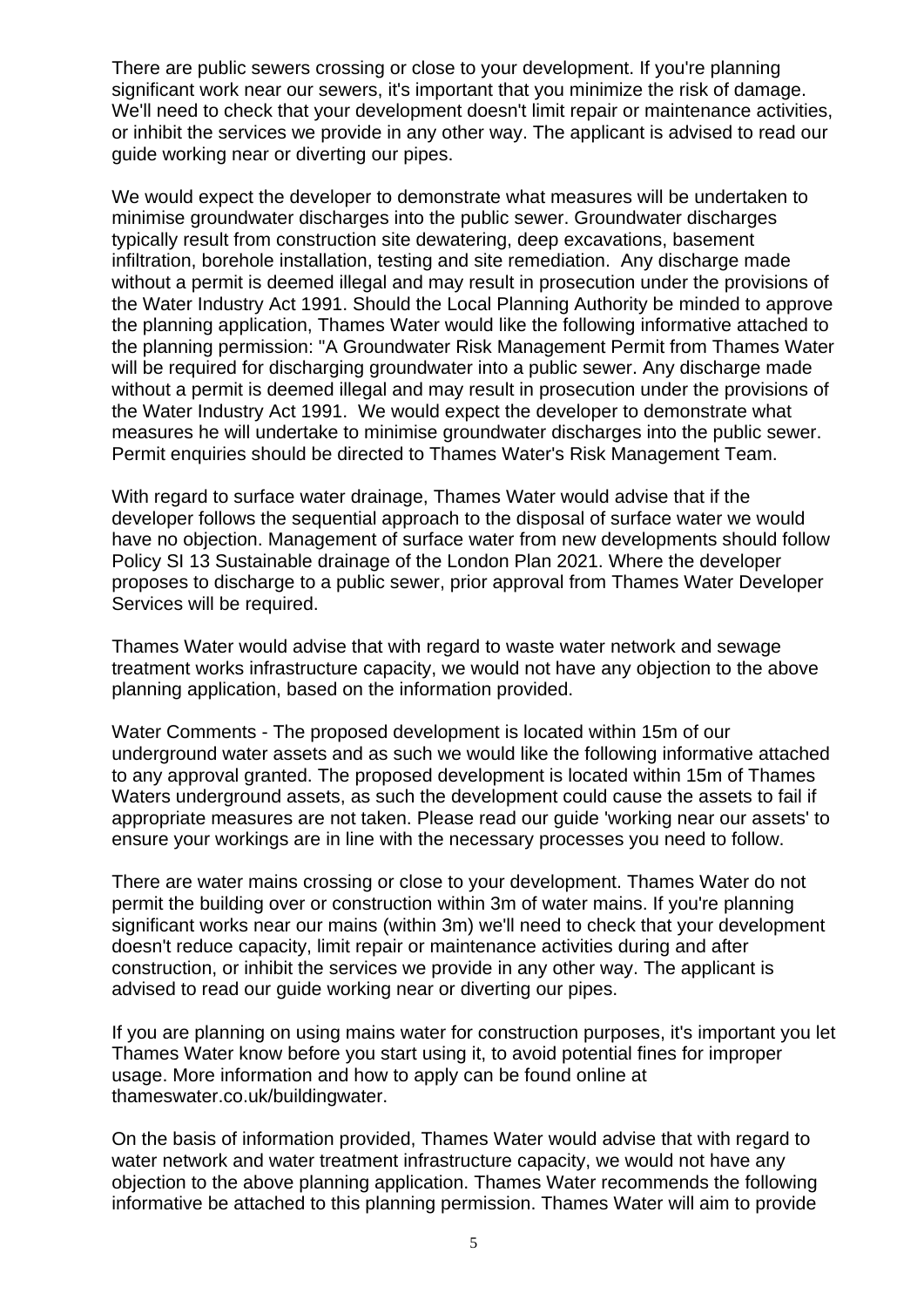customers with a minimum pressure of 10m head (approx 1 bar) and a flow rate of 9 litres/minute at the point where it leaves Thames Waters pipes. The developer should take account of this minimum pressure in the design of the proposed development.

The applicant is advised that their development boundary falls within a Source Protection Zone for groundwater abstraction. These zones may be at particular risk from polluting activities on or below the land surface. To prevent pollution, the Environment Agency and Thames Water (or other local water undertaker) will use a tiered, risk-based approach to regulate activities that may impact groundwater resources. The applicant is encouraged to read the Environment Agency's approach to groundwater protection and may wish to discuss the implication for their development with a suitably qualified environmental consultant.

Designing Out Crime Officer (DOCO) - Metropolitan Police

No reason why this project cannot achieve the physical security requirements of Secured by Design by incorporating the use of tested and accredited products.

If a Secured by Design condition were to be attached to this application I would be pleased to work with the applicant. Should this not be the case, I would encourage as a minimum the following measures for this application:

o Main entrance communal door leading into the dwelling communal area should also form a secure line, and meet minimum of PAS24 2016 or alternative Secured by Design Standard. A secondary secure door would be required to create an airlock lobby. Communal door/s should be self-closing and self-locking. The first door to have fob control with audio/visual and minimum audio at the internal door.

o The Cycle and refuse store door sets to be a minimum PAS 24:2016 SBD compliant standard.

o Individual flat entrance doors should meet PAS24: 2016. Or alternative equivalent Secured by Design Standard.

o Any other external doors leading into the dwelling should meet PAS24 2016 or alternative Secured by Design Standard. (This would include terrace and balcony doors).

o Any ground floor or other accessible windows (including climbable balconies and roof lights) to be PAS24 2012 or alternative Secured by Design Standard

o Mail Delivery, must be secure, and should be via suitably robust boxes in a secure lobby area, "through the wall" or external boxes accredited to TS009.

o Audio visual entry access control systems to be employed which can only be operated from inside the dwelling.

o Any bicycle stands should be a galvanised steel bar construction (minimum thickness 3mm) with a minimum foundation depth of 300mm with welded 'anchor bar'.

o Boundary treatments between public and rear private space recommended to be 1.8m close board fencing topped with 300mm trellis, and a maximum 1m in height of front gardens.

o Refuse store should not allow access into the building from the store. Door/s (single leaf is preferable) into stores from street should be LPS1175 SR2/STS202 BR2/B3 or LPS2081. Should internal door/s into stores from within building be required they should be a minimum of PAS24:2016 and will require fob in/fob out access control back into the core of the building.

Policy Context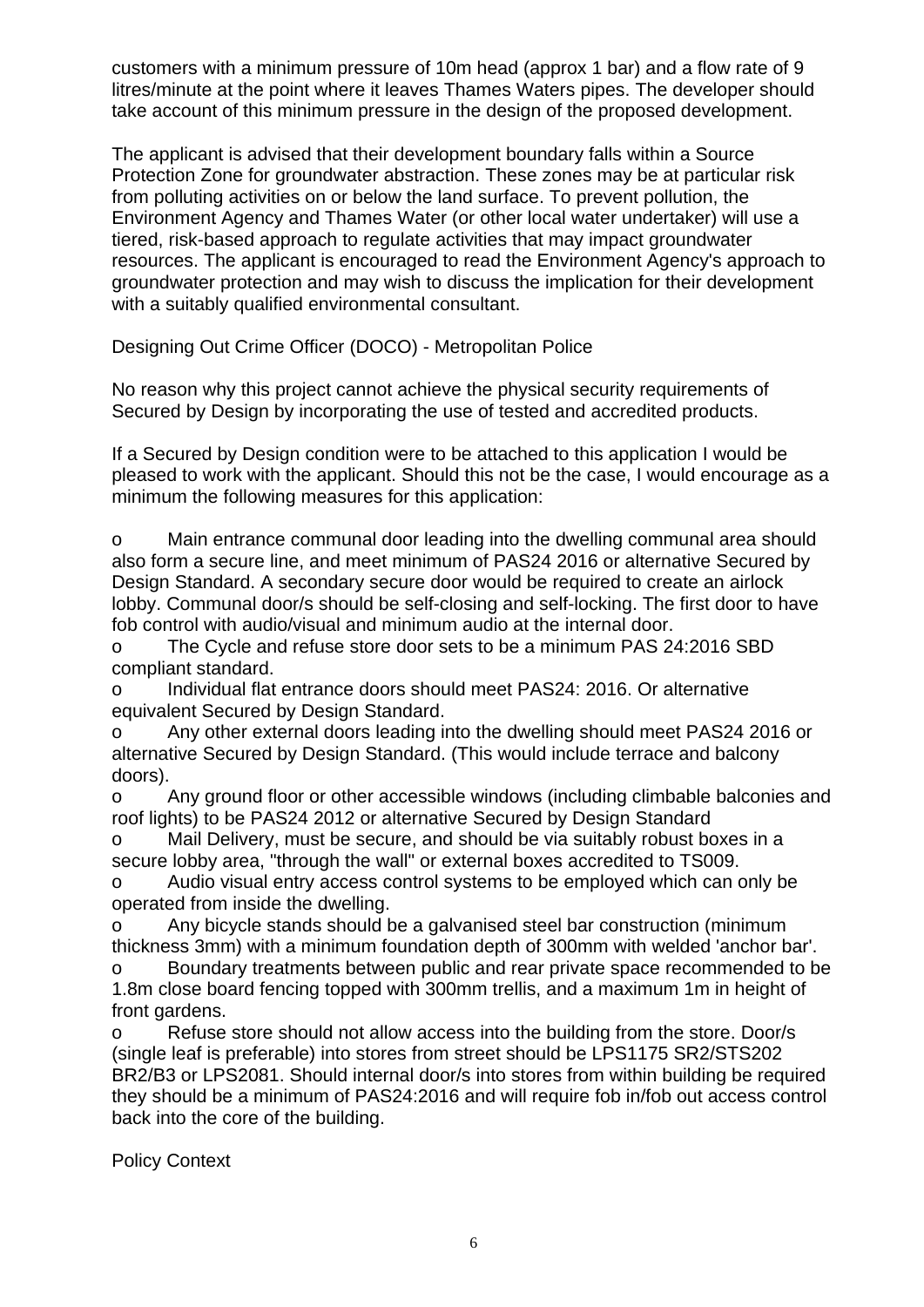Section 70(2) of the Town and Country Planning Act 1990 (as amended) sets out that in considering and determining applications for planning permission the local planning authority must have regard to:-

- (a) the provisions of the development plan, so far as material to the application,
- (b) any local finance considerations, so far as material to the application, and
- (c) any other material considerations.

Section 38 (6) of the Planning and Compulsory Purchase Act (2004) makes it clear that any determination under the planning acts must be made in accordance with the development plan unless material considerations indicate otherwise.

The National Planning Policy Framework was revised and published on 20th July 2021. The development plan for Bromley comprises the London Plan (March 2021) and the Bromley Local Plan (January 2019). The NPPF does not change the legal status of the development plan.

London Plan (March 2021)

- SD1 Opportunity Areas
- D1 London's form and characteristics
- D3 Optimising site capacity through the design-led approach
- D<sub>4</sub> Delivering good design
- D5 Inclusive design
- D6 Housing quality and standards
- D7 Accessible housing
- D11 Safety, security and resilience to emergency
- D<sub>12</sub> Fire safety
- D13 Agent of change
- D14 Noise
- H1 Increasing Housing Supply
- H2 Small sites
- H5 Threshold Approach to application
- H8 Loss of existing housing and estate redevelopment
- H10 Housing Size Mix
- S4 Play and informal recreation
- HC1 Heritage conservation and growth
- G5 Urban greening
- G6 Biodiversity and access to nature
- G7 Trees and woodlands
- SI1 Improving air quality
- SI4 Managing heat risk
- SI5 Water infrastructure
- SI7 Reducing waste and supporting the circular economy
- SI12 Flood risk management
- SI13 Sustainable drainage
- T2 Healthy Streets
- T3 Transport capacity, connectivity and safeguarding
- T4 Assessing and mitigating transport impacts
- T5 Cycling
- T6 Car parking
- T6.1 Residential Parking
- T7 Deliveries, servicing and construction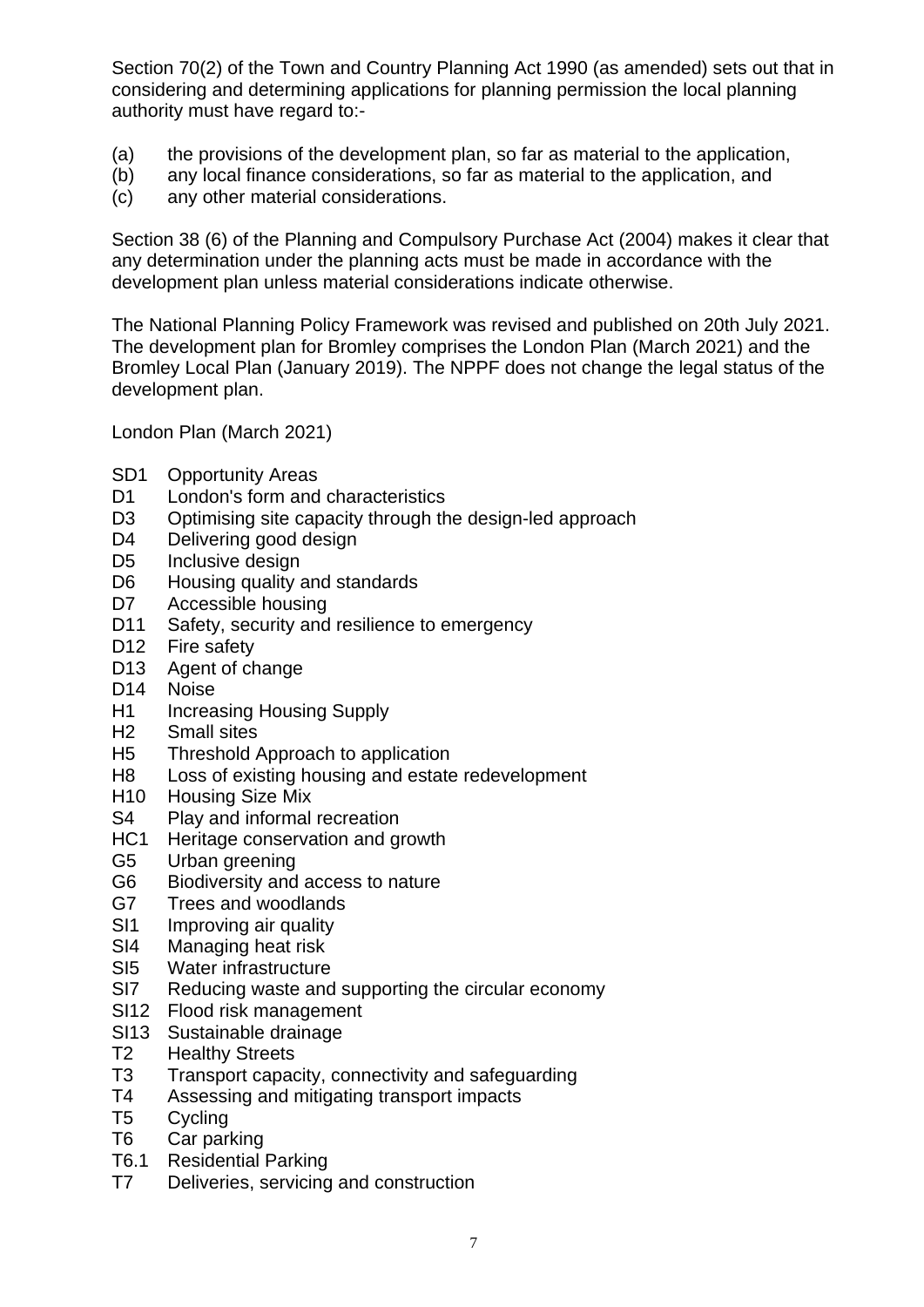Bromley Local Plan

- 1 Housing Supply
- 4 Housing Design
- 13 Renewal Areas
- 14 Development Affecting Renewal Areas
- 19 Ravensbourne, Plaistow & Sundridge Renewal Area
- 30 Parking
- 32 Road Safety
- 33 Access for all
- 37 General Design of Development
- 40 Other Non-Designated Heritage Assets
- 70 Wildlife Features
- 72 Protected Species
- 73 Development and Trees
- 74 Conservation and Management of Trees and Woodlands
- 77 Landscape Quality and Character
- 78 Green Corridors
- 79 Biodiversity and Access to Nature
- 113 Waste Management in New Development
- 115 Reducing Flood Risk
- 116 Sustainable Urban Drainage Systems
- 117 Water and Wastewater Infrastructure Capacity
- 118 Contaminated Land
- 119 Noise Pollution
- 120 Air Quality
- 122 Light Pollution
- 123 Sustainable Design and Construction
- 124 Carbon reduction, decentralised energy networks and renewable energy
- 125 Delivery and Implementation of the Local Plan

Supplementary Planning Guidance

Housing: Supplementary Planning Guidance. (March 2016) Technical housing standards - Nationally Described Space Standard (March 2015) National Design Guide - (September 2019) SPG1 General Design Principles SPG 2 Residential Design Guidance

Planning History

There is no relevant planning history relating to the application site.

**Considerations** 

The main issues to be considered in respect of this application are:

- o Principle
- o Design
- o Standard of residential accommodation
- o Highways
- o Neighbouring amenity
- o Sustainability
- o Trees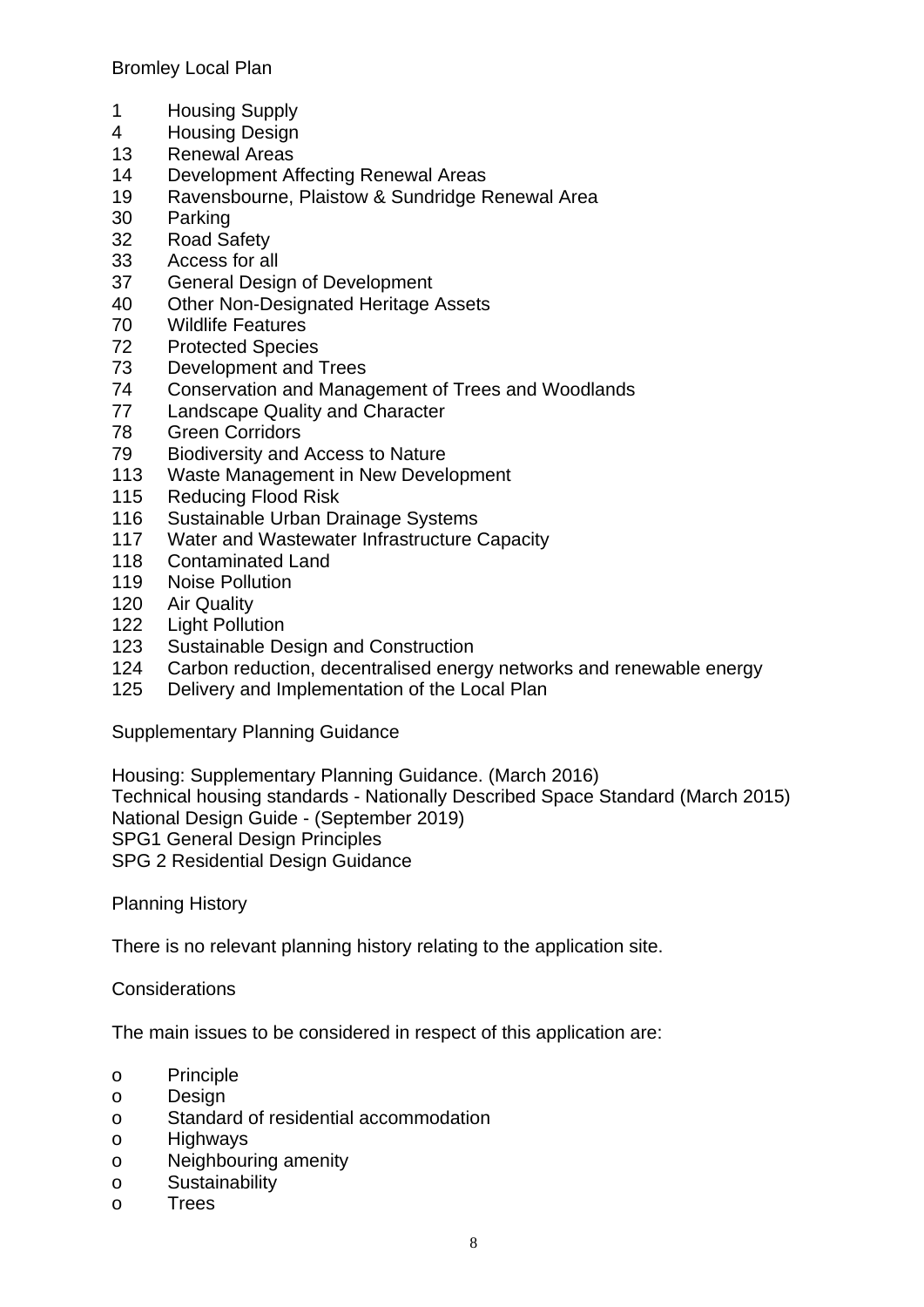- o Other (drainage/flooding/noise/pollution)
- o CIL

**Principle** 

o Housing Supply

The current position in respect of Bromley's Five Year Housing Land Supply (FYHLS) was agreed at Development Control Committee on 24th September 2020. The current position is that the FYHLS (covering the period 2020/21 to 2024/25) is 2,690 units, or 3.31 years supply. This is acknowledged as a significant undersupply and for the purposes of assessing relevant planning applications means that the presumption in favour of sustainable development will apply.

The NPPF (2021) sets out in paragraph 11 a presumption in favour of sustainable development. In terms of decision-making, the document states that where a development accords with an up to date local plan, applications should be approved without delay. Where a plan is out of date, permission should be granted unless the application of policies in the Framework that protect areas or assets of particular importance provides a clear reason for refusing the development proposed; or any adverse impacts of doing so would significantly and demonstrably outweigh the benefits, when assessed against the policies in the Framework taken as a whole.

According to paragraph 11(d) of the NPPF in the absence of a 5 year Housing Land Supply the Council should regard the Development Plan Policies for the supply of housing including Policy 1 Housing Supply of the Bromley Local Plan as being 'out of date'. In accordance with paragraph 11(d), for decision taking this means where there are no relevant development plan policies or the policies which are most important for determining the application are out-of-date, granting permission unless:

i) the application of policies in this Framework that protect areas or assets of particular importance provides a clear reason for refusing the development proposed; or

ii) any adverse impacts of doing so would significantly and demonstrably outweigh the benefits, when assessed against the policies in this Framework taken as a whole.

London Plan Policy H1 sets Bromley's housing target at 774 homes per annum. In order to deliver this target, boroughs are encouraged to optimise the potential for housing delivery on all suitable and available brownfield sites. This approach is consistent with Policy 1 of the Bromley Local Plan, particularly with regard to the types of locations where new housing delivery should be focused.

Policy H2 requires Boroughs to pro-actively support well-designed new homes on small sites (below 0.25 hectares in size). Policy D3 requires all development to make the best use of land by following a design led approach.

This application includes the provision of nine residential dwellings and would represent a minor contribution to the supply of housing within the Borough. This will be considered in the overall planning balance set out in the conclusion of this report, having regard to the presumption in favour of sustainable development.

o Optimising Sites: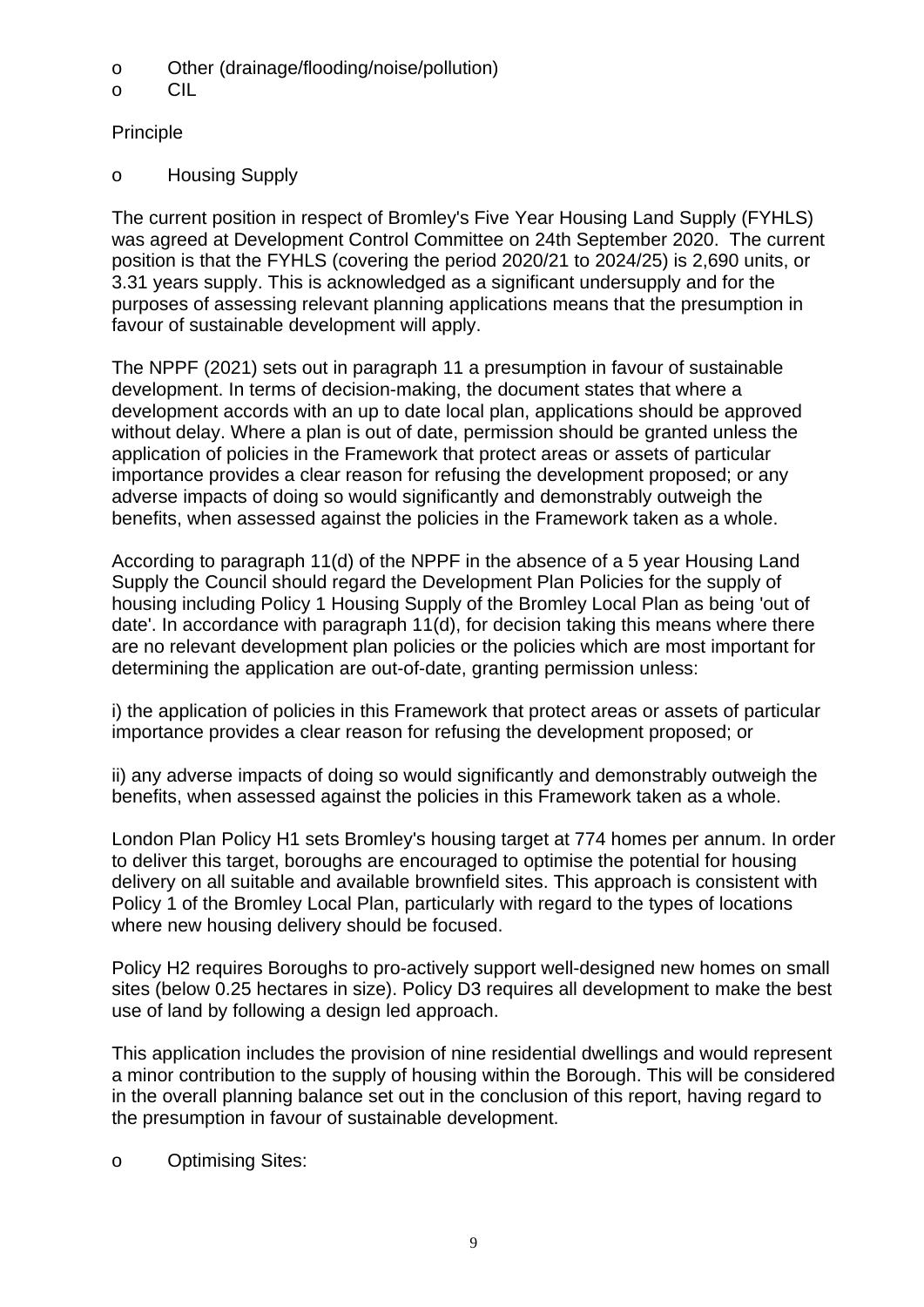Policy H1 Increasing Housing Supply of the London Plan states that to ensure housing targets are achieved boroughs should optimise the potential for housing delivery on all suitable and available brownfield sites through their Development Plans and planning decisions. Policy 1 of the Local Plan and Policy H1 of the London Plan set the context in the use of sustainable brownfield sites for new housing delivery.

Policy H2 Small Sites of the London Plan states that Boroughs should pro-actively support well-designed new homes on small sites (below 0.25 hectares in size) through both planning decisions and plan-making in order to significantly increase the contribution of small sites to meeting London's housing needs.

The London Plan does not include a prescriptive density matrix and promotes a designled approach in Policy D3 to optimise the capacity of sites. The design-led approach requires consideration of design options to determine the most appropriate form of development that responds to a site's context and capacity for growth, and existing and planned supporting infrastructure capacity. Policies D2 and D4 are also relevant to any assessment of development proposals, including whether the necessary infrastructure is in place to accommodate development at the density proposed.

Policy 40 - Other non-designated heritage assets of the Bromley Local Plan states where non-designated heritage assets are highlighted as at risk of harm from a planning application, clearly demonstrable reasons or evidence of their significance will be required. Where the Council agrees that such assets are worthy of protection, proposals to replace such buildings will be assessed against paragraph 203 of the National Planning Policy Framework (NPPF), taking into account the scale of harm or loss and the significance of the heritage asset.

The NPPG at paragraph 40 (Historic environment) states that in some cases, local planning authorities may also identify non-designated heritage assets as part of the decision-making process on planning applications.

Local Plan Policies 4 and 37 accord with paragraph 130 of the National Planning Policy Framework, which requires development to be sympathetic to local character whilst optimising the potential of sites.

Historic map regression dates this building to the late 19th or early 20th centuries and it displays fine Flemish bond brickwork and original sash windows with stone and brick decoration above and below. It also has an attractive dogtooth dental course at eaves level and a prominent tower feature with sprocketed eaves all under a slate roof. It is also surrounded by low brick wall with decorative brick coping stones and an attractive wrought iron fence.

The building is considered a fine example of a Victorian building. As such the building is considered a non-designated heritage asset under the NPPF definition and Planning Policy Guidance. This proposal therefore causes substantial harm to the nondesignated heritage asset.

In principle the weight accorded to the significance of the building as a non designated heritage asset would outweigh the weight accorded to other polices in respect of housing supply and optimising sites detailed above.

o Housing unit mix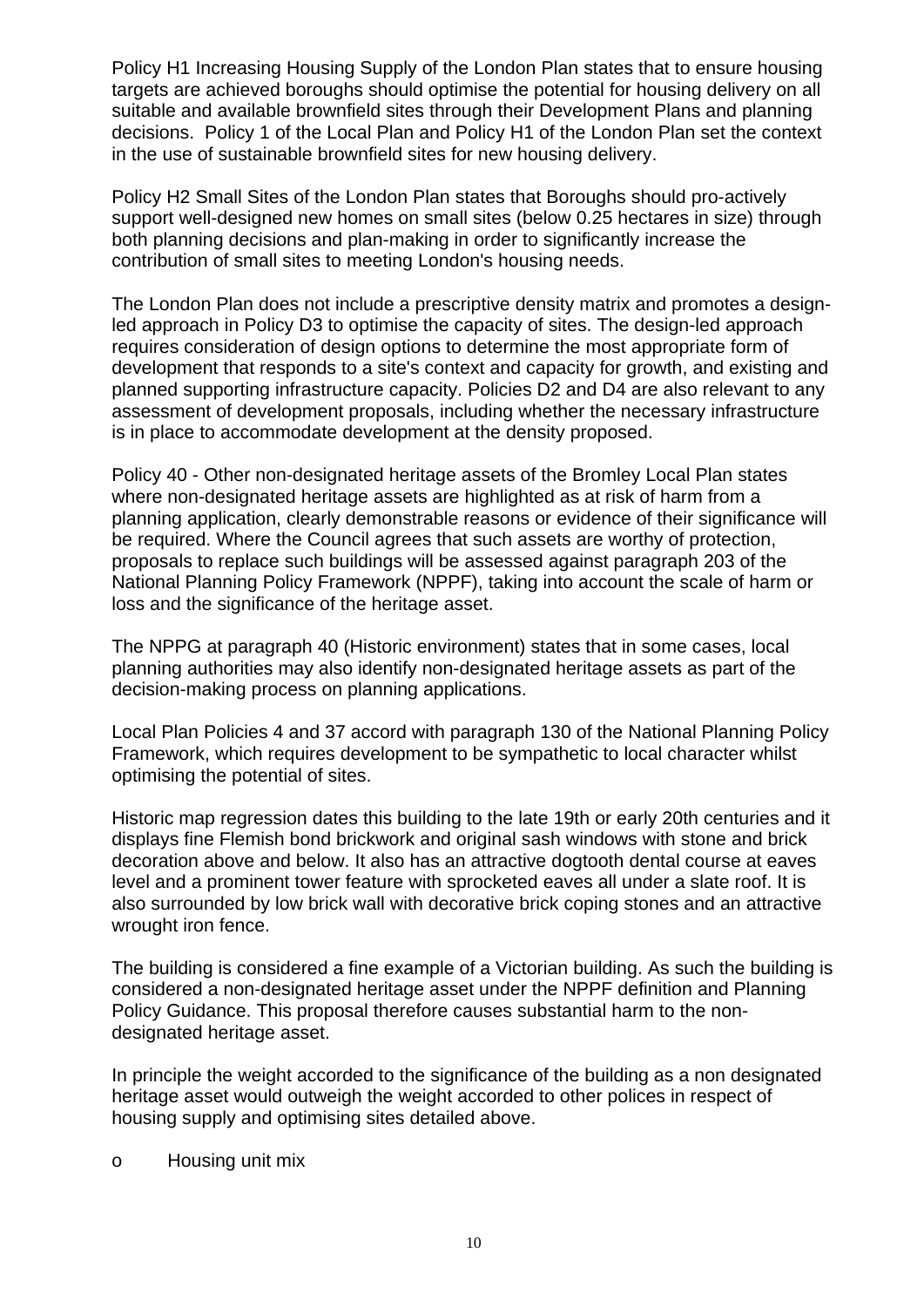Policy H10 Housing size mix of the London Plan states that schemes should generally consist of a range of unit sizes and regard should be had to local evidence of need.

Local Plan Policy 1 Supporting Text (paras 2.1.17 and 2.1.18) highlight findings from the 2014 Strategic Housing Market Assessment (SHMA) that the highest level of need across tenures within the Borough up to 2031 is for one bedroom units (53%) followed by 2 bedroom (21%) and 3 bedroom (20%) units. Larger development proposals (i.e. of 5+ units) should provide for a mix of unit sizes and be considered on a case by case basis.

The application proposes a unit mix of 6 x 2 bed flats and 3 x 3 bed residential units which is considered an acceptable mix at this location.

### Design

Design is a key consideration in the planning process. Good design is an important aspect of sustainable development, is indivisible from good planning, and should contribute positively to making places better for people.

Paragraph 126 of the NPPF (2021) states that beautiful and sustainable buildings and places is fundamental to what the planning and development process should achieve. Good design is a key aspect of sustainable development, creates better places in which to live and work and helps make development acceptable to communities.

Paragraph 130 of the NPPF (2021) requires Local Planning Authorities to ensure that developments will function well and add to the overall quality of the area, not just for the short term but over the lifetime of the development; are visually attractive as a result of good architecture, layout and appropriate and effective landscaping and are sympathetic to local character and history, including the surrounding built environment and landscape setting, while not preventing or discouraging appropriate innovation or change (such as increased densities). New development shall also establish or maintain a strong sense of place, using the arrangement of streets, spaces, building types and materials to create attractive, welcoming and distinctive places to live, work and visit; optimise the potential of the site to accommodate and sustain an appropriate amount and mix of development (including green and other public space) and support local facilities and transport networks; and create places that are safe, inclusive and accessible and which promote health and well-being, with a high standard of amenity for existing and future users and where crime and disorder, and the fear of crime, do not undermine the quality of life or community cohesion and resilience.

The NPPF sets out in section 16 the tests for considering the impact of a development proposal upon designated and non-designated heritage assets. The test is whether the proposed development will lead to substantial harm to or total loss of significance of a designated heritage asset and whether it can be demonstrated that the substantial harm or loss is necessary to achieve substantial public benefits. A range of criteria apply.

Paragraph 202/203 of the NPPF state where a development proposal will lead to less than substantial harm to the significance of a designated heritage asset, this harm should be weighed against the public benefits of the proposal including, where appropriate, securing its optimum viable use. The effect of an application on the significance of a non-designated heritage asset should be taken into account in determining the application. In weighing applications that directly or indirectly affect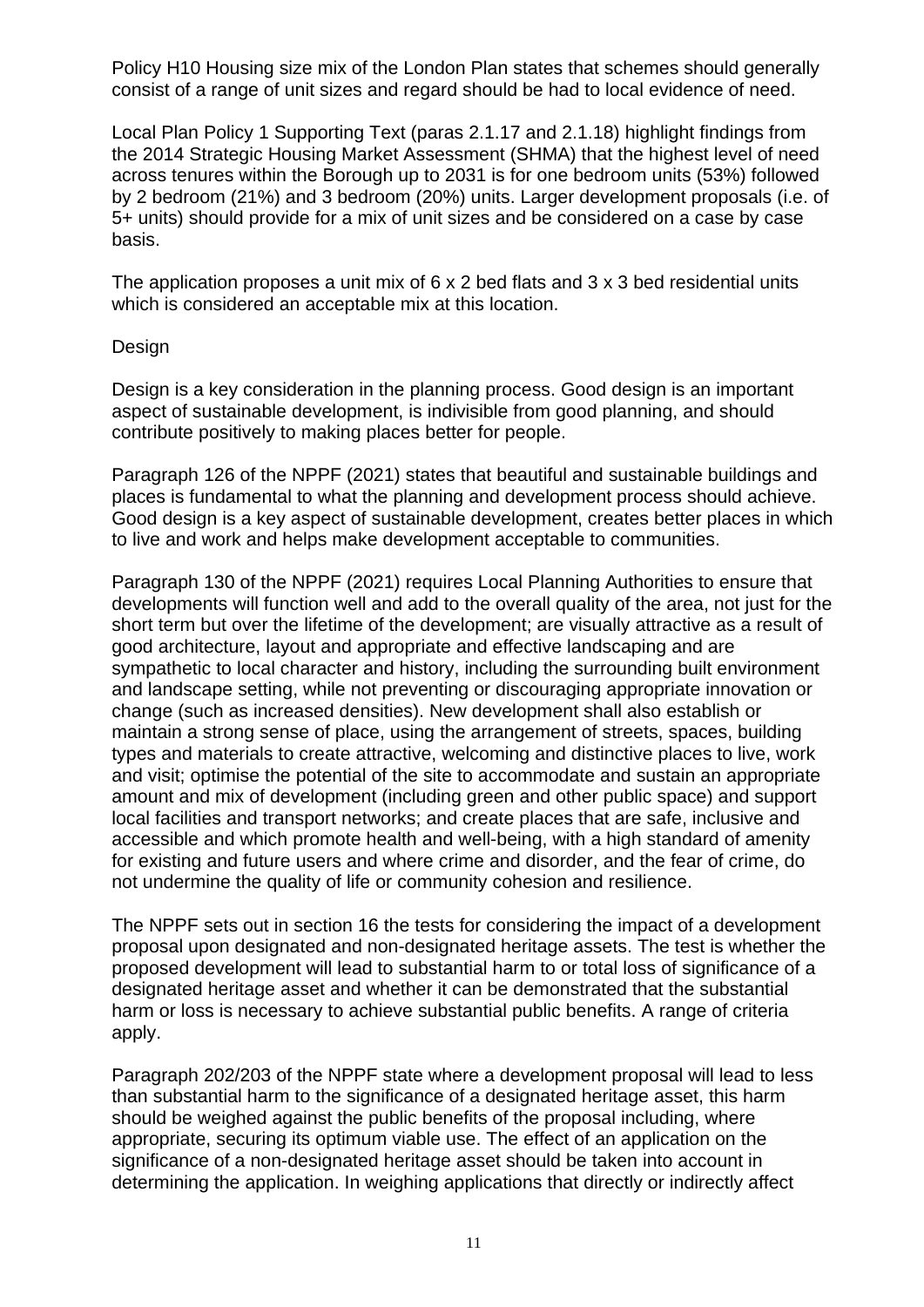non-designated heritage assets, a balanced judgement will be required having regard to the scale of any harm or loss and the significance of the heritage asset

London Plan and Bromley Local Plan policies further reinforce the principles of the NPPF setting out a clear rationale for high quality design.

Policy D3 of the London Plan relates to 'Optimising site capacity through the design-led approach' and states that all development must make the best use of land by following a design-led approach that optimises the capacity of sites. Form and layout should enhance local context by delivering buildings and spaces that positively respond to local distinctiveness through their layout, orientation, scale, appearance and shape. The quality and character shall respond to the existing character of a place by identifying the special and valued features and characteristics that are unique to the locality and respect, enhance and utilise the heritage assets and architectural features that contribute towards the local character.

Policy D4 of the London Plan outlines the various methods of scrutiny that assessments of design should be based on depending on the level/amount of the development proposed for a site.

Policy D5 of the London Plan relates to 'Inclusive Design' and states that development proposal

should achieve the highest standards of accessible and inclusive design.

Policy H2 of the London Plan states that Boroughs should also recognise in their Development Plans that local character evolves over time and will need to change in appropriate locations to accommodate additional housing on small sites.

The general aims of the Council's design policies state that housing development should be designed to the highest level both internally and externally. In addition, the Council seeks that developments should have regard for the wider context and environment and should seek to enhance the residential environment and attractiveness as a place to live.

Policy 4 of the Local Plan details that all new housing developments will need to achieve a high standard of design and layout whilst enhancing the quality of local places respecting local character, spatial standards, physical context and density. To summarise the Council will expect all of the following requirements to be demonstrated: The site layout, buildings and space around buildings be designed to a high quality, recognising as well as complimenting the qualities of the surrounding areas; compliance to minimum internal space standards for dwellings; provision of sufficient external, private amenity space; provision of play space, provision of parking integrated within the overall design of the development; density that has regard to the London Plan density matrix whilst respecting local character; layout giving priority to pedestrians and cyclists over vehicles; safety and security measures included in the design and layout of buildings; be accessible and adaptable dwellings.

Policy 8 of the Local Plan details that when considering applications for new residential development, including extensions, the Council will normally require for a proposal of two or more storeys in height, a minimum 1 metre space from the side boundary of the site should be retained for the full height and length of the building or where higher standards of separation already exist within residential areas, proposals will be expected to provide a more generous side space.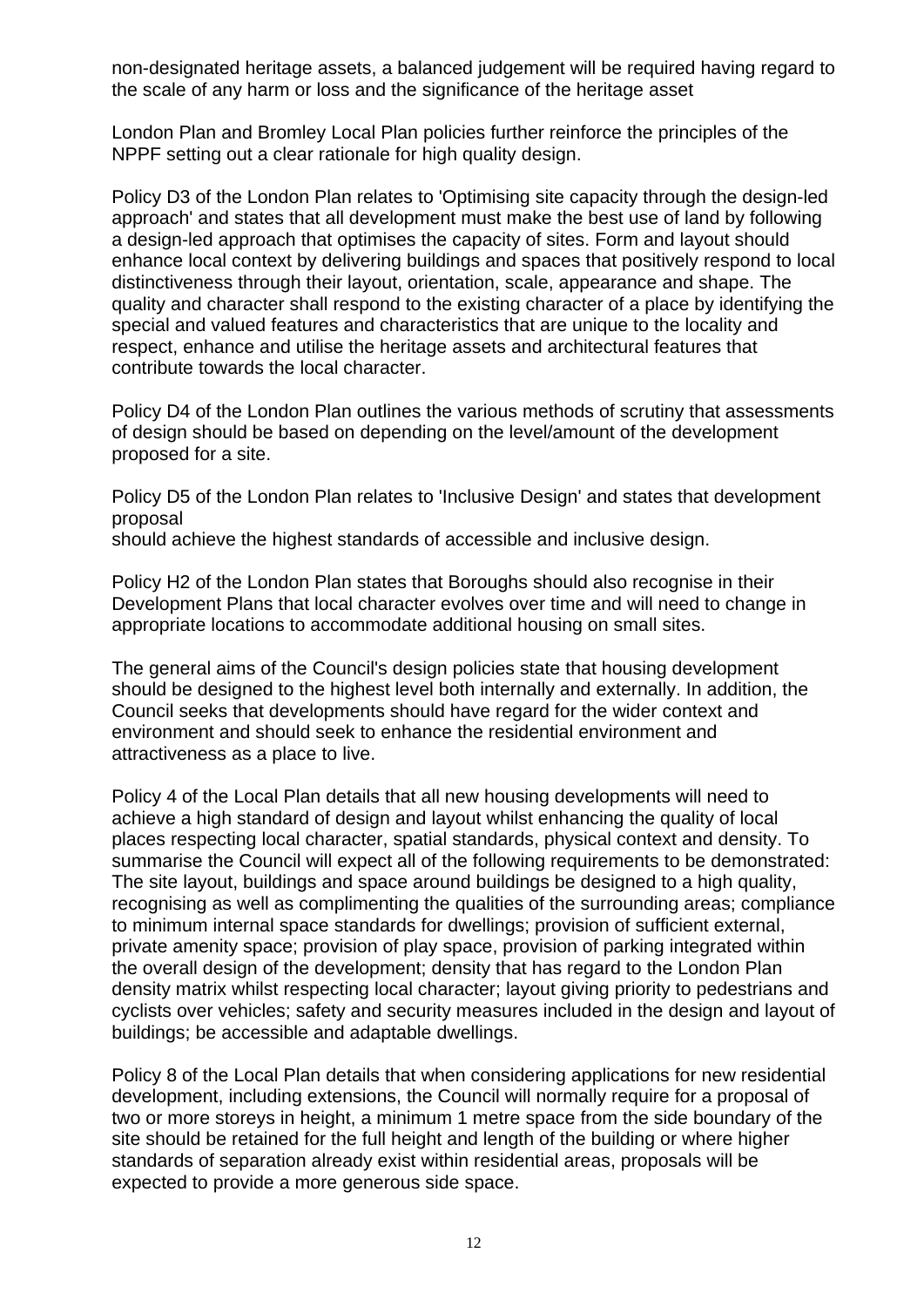Policy 37 of the Local Plan details that all development proposals, including extensions to existing buildings, will be expected to be of a high standard of design and layout. To summarise developments will be expected to meet all of the following criteria where they are relevant; be imaginative and attractive to look at, of a good architectural quality and should complement the scale, proportion, form, layout and materials of adjacent buildings and areas; positively contribute to the existing street scene and/or landscape and respect important views, heritage assets, skylines, landmarks or landscape features; create attractive settings; allow for adequate daylight and sunlight to penetrate in and between buildings; respect the amenity of occupiers of neighbouring buildings and those of future occupants; be of a sustainable design and construction; accessible to all; secure; include; suitable waste and refuse facilities and respect non designated heritage assets.

Policy 40 - Other non-designated heritage assets of the Bromley Local Plan states where non-designated heritage assets are highlighted as at risk of harm from a planning application, clearly demonstrable reasons or evidence of their significance will be required. Where the Council agrees that such assets are worthy of protection, proposals to replace such buildings will be assessed against paragraph 203 of the National Planning Policy Framework (NPPF), taking into account the scale of harm or loss and the significance of the heritage asset.

As detailed in the principle of development section above, the building is considered to be a non-designated heritage asset in the locality.

Whilst the building is not in a Conservation Area or listed/locally listed specifically, it does exhibit positive architectural and townscape merit. Architecturally, the building is late Victorian with a nod to the arts and craft movement. The distinctive gable, turret, squat spire and chimney add visual interest to the façade and the ridgeline. There are several minor alterations to the rear and first floor, but these do not detract from the overall quality of the building. The building and turret are sited in a way to address the corner and junction between Warren Avenue, Bromley Avenue and Farnaby Road. The building is considered a legible point of reference for the local community and is considered a landmark building with townscape value. Therefore, given the heritage contribution of the current building on site as described above, the total loss of this piece of local heritage would not be supported.

In respect of the proposed replacement building. The predominant character of this part of Bromley is of large detached and semi-detached houses on good sized plots. The proposed building would be closer in proximity to the side boundary with No38 Bromley Avenue due to the built form occupying current air space at upper levels and would also introduce the principle elevation of the building to Warren Avenue as opposed to addressing the corner nature of the site. The current enclosed rear garden area of the site forms the entry character of the road as a quiet and unbuilt open section of townscape as an approach to the remainder of Warren Avenue.

The closer proximity of the replacement building, the extra depth of the footprint of the building to the rear of the site and reorientation of the principle elevation is considered to erode this character significantly. The radically reduced garden area proposed and introduction of parking area, bin store area and garage building will also similarly erode the established character.

In terms of the design of the building. This is a simple block form, with large window openings and glazed balconies. This style represents a significant departure from the character and appearance of the existing building and that of the semi-detached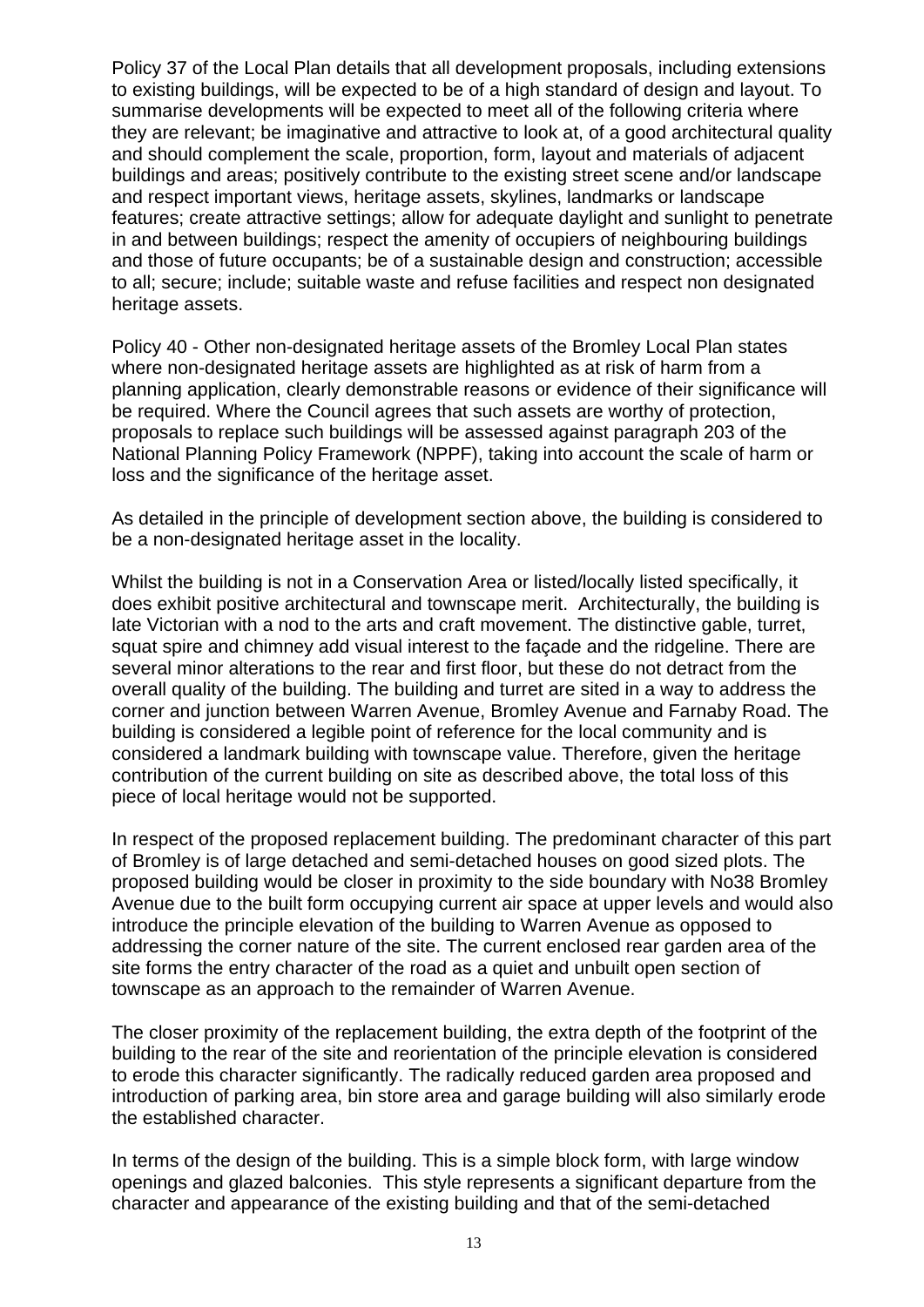residential properties which characterise the surrounding area. The siting, scale and amount of built form, the associated car parking, and service requirements, occupy almost all of the application site. As such, the proposed development is considered over-bearing and out of scale and would represent a discordant addition to the street scene.

The proposed replacement building is not design-led and by reason of its inappropriate scale, design and massing, would not positively contribute to the existing street scene, contrary to the advice contained in London Plan Policy D3 and Local Plan Policy 37.

Standard of residential accommodation

In March 2015 the Government published The National Technical Housing Standards. This document prescribes internal space within new dwellings and is suitable for application across all tenures. It sets out requirements for the Gross Internal (floor) Area of new dwellings at a defined level of occupancy as well as floor areas and dimensions for key parts of the home, notably bedrooms, storage and floor to ceiling height. The Gross Internal Areas in this standard will not be adequate for wheelchair housing (Category 3 homes in Part M of the Building Regulations) where additional internal area is required to accommodate increased circulation and functionality to meet the needs of wheelchair households.

Policy D6 of the London Plan relates to 'Housing quality and standards' states that housing development should be of high quality design and provide adequately sized rooms with comfortable and functional layouts which are fit for purpose and meet the needs of Londoners. The policy also prescribes internal space within new dwellings and external spaces standards that are in line with the National Technical Housing Standards.

Policy D7 of the London Plan - Accessible Housing, states that to provide suitable housing and genuine choice for London's diverse population, including disabled people, older people and families with young children, residential development must ensure that at least 10 per cent of dwellings (which are created via works to which Part M volume 1 of the Building Regulations applies) meet Building Regulation requirement M4(3) 'wheelchair user dwellings' and; all other dwellings (which are created via works to which Part M volume 1 of the Building Regulations applies) meet Building Regulation requirement M4(2) 'accessible and adaptable dwellings'.

Part M compliance has been stated within the submitted Design and Access Statement.

Policy 4 of the Local Plan sets out the requirements for new residential development to ensure a good standard of amenity for future occupiers. The Mayor's Housing SPG sets out guidance in respect of the standard required for all new residential accommodation to supplement London Plan policies. The standards apply to new build, conversion and change of use proposals. Part 2 of the Housing SPG deals with the quality of residential accommodation setting out standards for dwelling size, room layouts and circulation space, storage facilities, floor to ceiling heights, outlook, daylight and sunlight, external amenity space (including refuse and cycle storage facilities) as well as core and access arrangements to reflect the Governments National Technical Housing Standards.

The floor space size of each of the residential units ranges between 80.1m² and 129.9m² respectively over single levels. The nationally described space standard requires various sizes of a GIA depending on the number of bedroom and persons intended. The sizes of the flats have been reviewed on this basis. The floorspace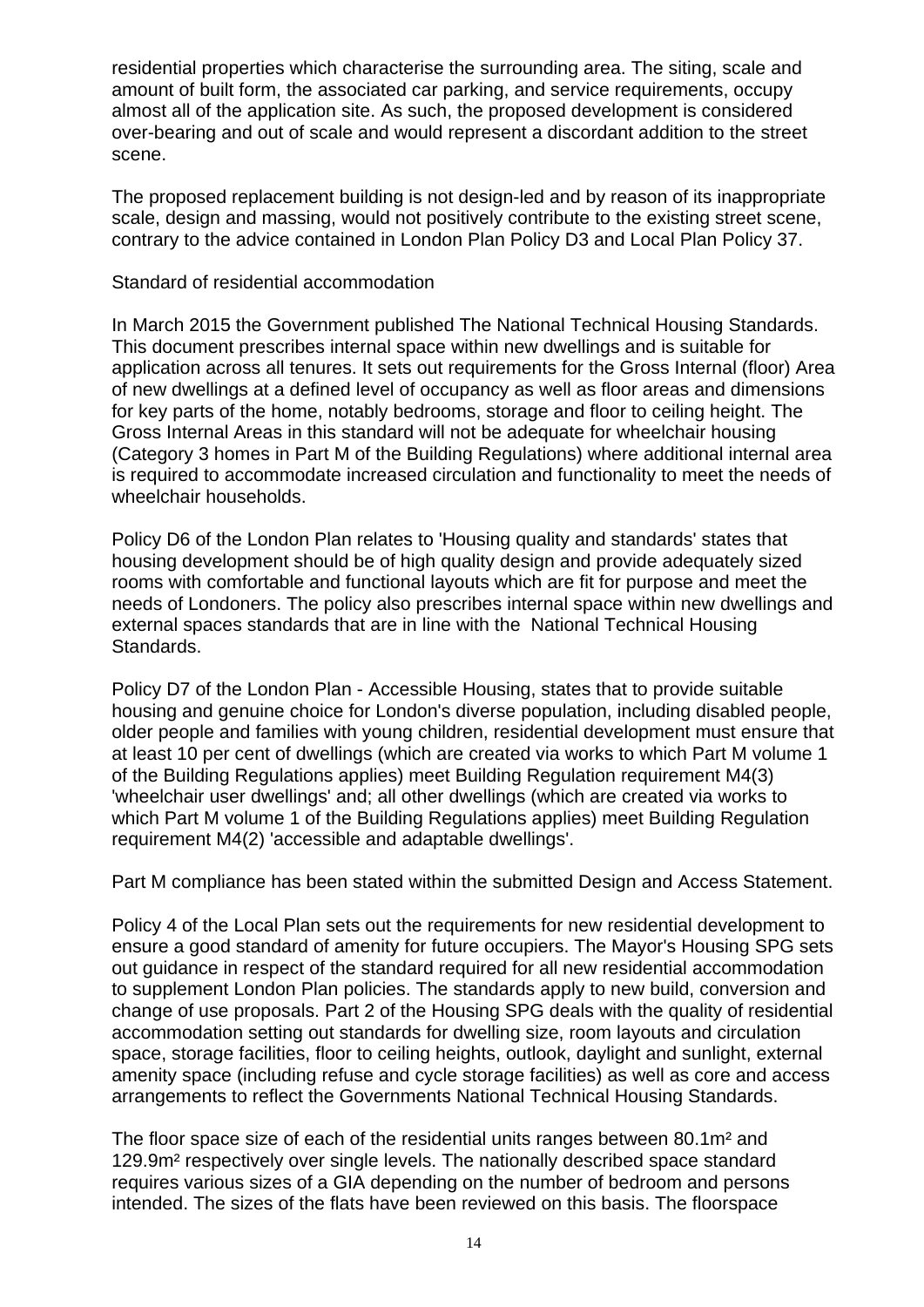provision for all of the units is compliant with the required standards and is considered acceptable.

The shape and room size in the proposed flats is generally considered satisfactory where none of the rooms would have a particularly convoluted shape which would limit their specific internal use by occupiers.

Amenity space is provided to upper level flats with balconies to the principle elevations facing the streetscene on the adjacent roads. Some limited communal space is provided surrounding the ground floor flats adjacent to the street boundaries. Additional buffer space surrounds the car parking area. On balance, the balcony spaces would appear acceptable in terms of size. The ground floor spaces are welcomed but do not present a quality provision which is considered a further indicator of the cramped overdevelopment of the site.

# Highways

The NPPF recognises that transport policies have an important role to play in facilitating sustainable development but also in contributing to wider sustainability and health objectives. The NPPF clearly states that transport issues should be considered from the earliest stage of both plan making and when formulating development proposals and development should only be prevented or refused on transport grounds where the residual cumulative impacts of development are severe.

The NPPF states that all developments that will generate significant amounts of movement should be required to provide a travel plan, and the application should be supported by a transport statement or transport assessment so that the likely impacts of the proposal can be assessed.

London Plan and Bromley Local Plan Policies encourage sustainable transport modes whilst recognising the need for appropriate parking provision. Car parking standards within the London Plan and Bromley Local Plan should be used as a basis for assessment.

# o Car parking

The Council's Highway Officer has reviewed the current application and not raised any objection to the level of parking provided at the site or the relocated central vehicular access from a technical highways perspective.

### o Cycle parking

Cycle parking is required to be 1 space for studio or 1 bed and a minimum of 2 spaces should be provided for 2 beds or more. The applicant has provided details of a location integral room for cycle storage on the ground floor of the building indicating 20 long stay spaces and an external location for 2 short stay spaces. This is considered acceptable. A compliance planning condition is recommended in this regard had permission been forthcoming.

### o Refuse

All new developments shall have adequate facilities for refuse and recycling. The applicant has provided details of an integral location for refuse storage to the right side of the front pedestrian entrance in close proximity of the highway. A planning condition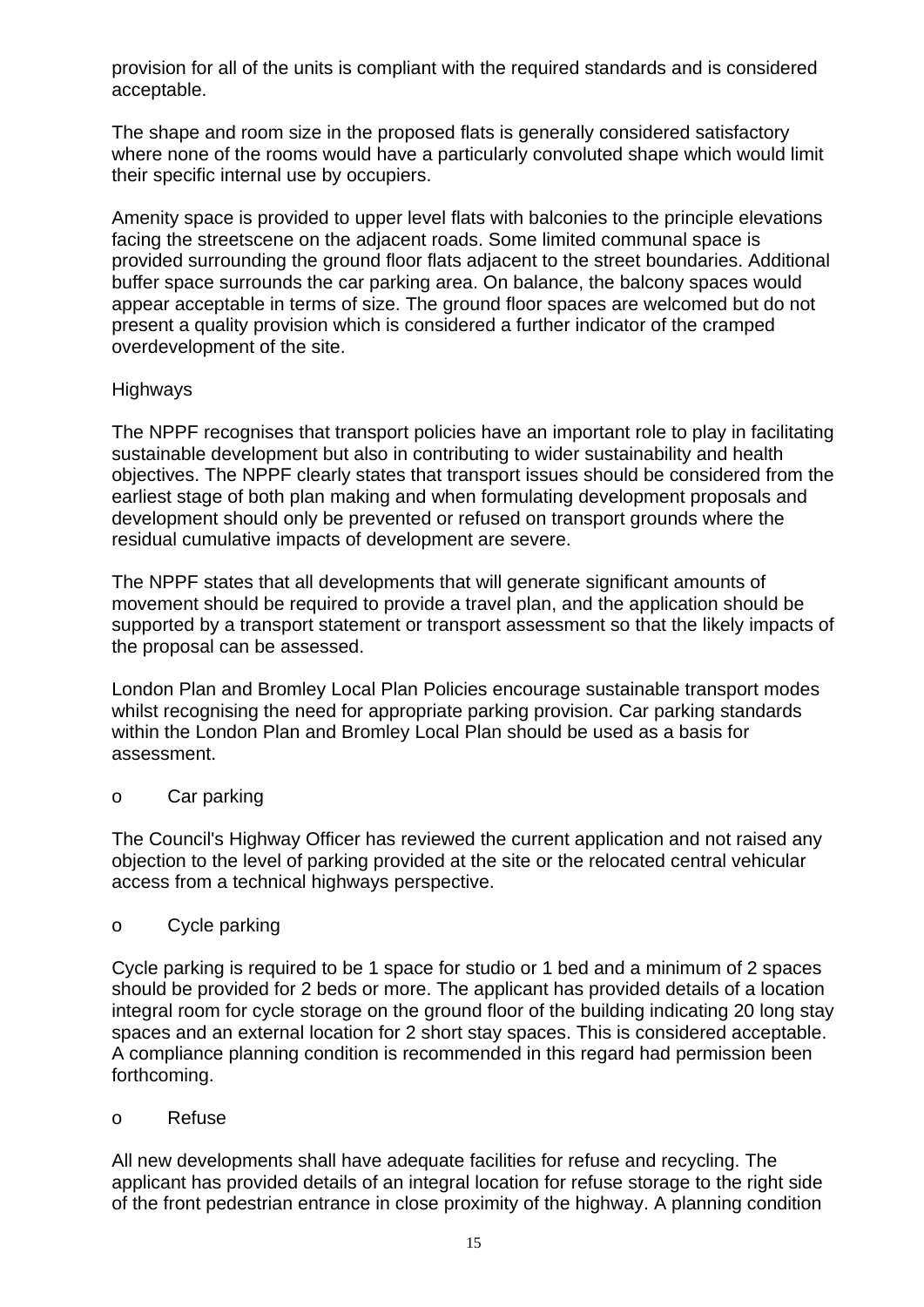is recommended in this regard for further details of capacity had permission been forthcoming.

Neighbouring amenity

Policy 37 of the Bromley Local Plan seeks to respect the amenity of occupiers of neighbouring buildings and those of future occupants, providing healthy environments and ensuring they are not harmed by noise and disturbance, inadequate daylight, sunlight, privacy or by overshadowing.

Policy 4 of the Bromley Local Plan also seeks to protect existing residential occupiers from inappropriate development. Issues to consider are the impact of a development proposal upon neighbouring properties by way of overshadowing, loss of light, overbearing impact, overlooking, loss of privacy and general noise and disturbance.

In terms of outlook, the fenestration arrangement will provide front, flank and rear outlook. Concerns have been raised regarding the overbearing mass and scale of the building and loss of privacy and overlooking to the gardens of adjacent properties.

In relation to No38 the windows in the rear projection face from the rear elevation of the proposed building except for a bedroom in Flat 2 that faces the boundary at fence height.

It is noted that the rear elevation position is designed to comply with the 45dg rule of thumb in terms of massing. However, given the extent of the rear projection of the building and presence of the high four storey flank elevation in relative close proximity to the boundary at an average distance of 7m the impacts of the mass and scale of the building are considered to be significant in terms of enclosure and general overbearing presence to No38.

To the front elevation, raised first, second and third floor balconies are proposed. Even if some screening was added due to the close proximity to the main entrance to No38, external overlooking would still take place from an oblique angle into the front garden areas at close proximity at a raised level. Potential noise and disturbance from the balconies is also considered to be substantial at a raised level given the sole use as an amenity space for the upper level flats.

In relation to No 4 Warren Avenue a degree of overlooking will take place in closer proximity and at a higher level than the current building. However, given the level of separation between the buildings at approximately 20m this is not considered to cause a significant level of harm to residential amenity in this direction.

Therefore, notwithstanding the above concerns in respect of the design and scale of the building on the character and appearance of the locality it is also considered that the proposed building would be detrimental to neighbouring amenity due its overbearing scale and dominance.

Consideration is also made in respect of the level of occupation of the site in that noise and disturbance will increase due to the increase in intensity of its density use. On balance there will be an increased impact of this nature, however, in a suburban environment the increase in terms of noise only is not considered unduly unacceptable at this location.

**Sustainability**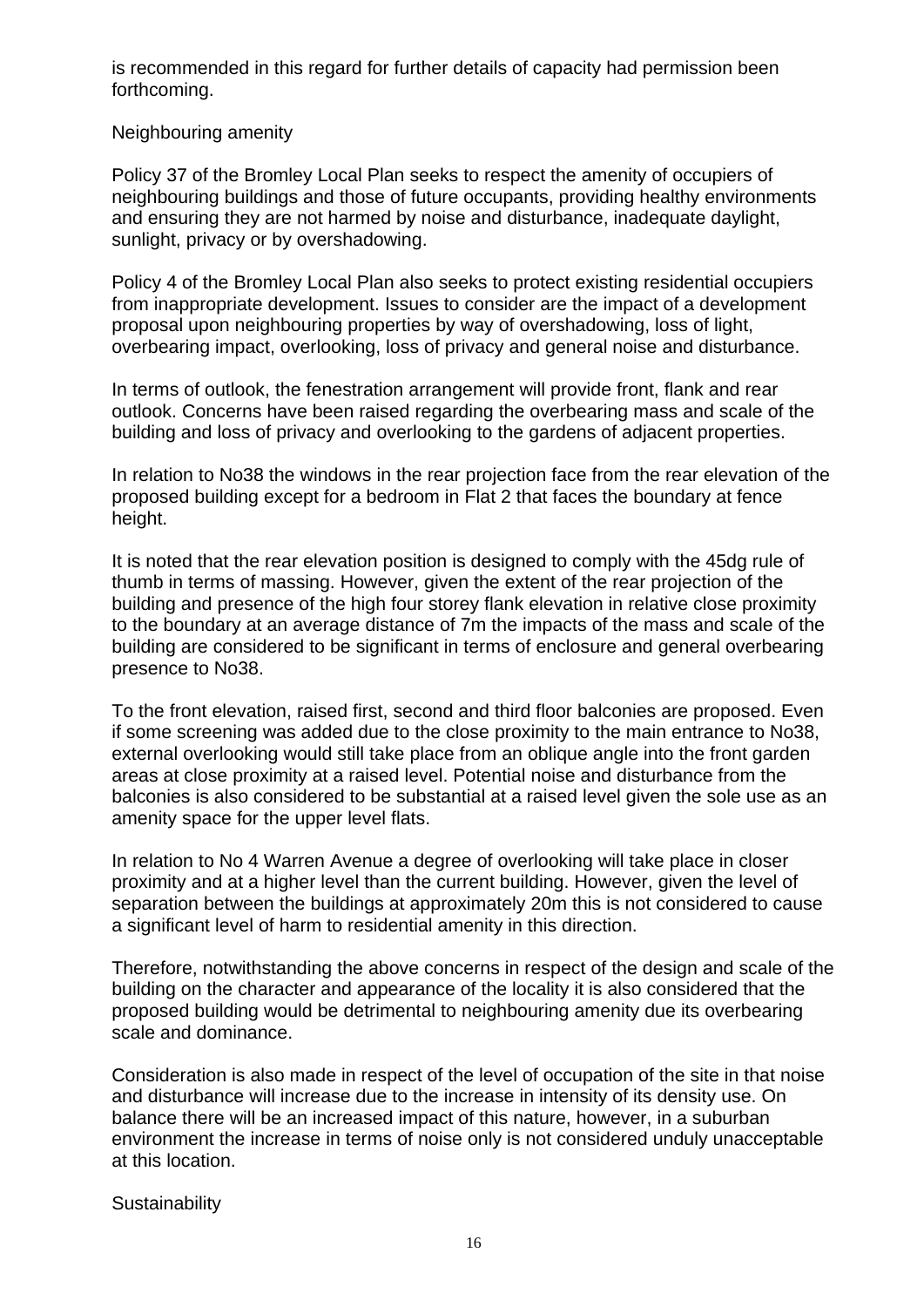The NPPF requires Local Planning Authorities to adopt proactive strategies to mitigate and adapt to climate change. London Plan and Local Plan Policies advocate the need for sustainable development. All new development should address climate change and reduce carbon emissions.

Paragraph 9.2.3 of the London Plan sates that Boroughs should ensure that all developments maximise opportunities for on-site electricity and heat production from solar technologies (photovoltaic and thermal) and use innovative building materials and smart technologies. This approach will reduce carbon emissions, reduce energy costs to occupants, improve London's energy resilience and support the growth of green jobs.

Local Plan Policy 123 states that all applications for development should demonstrate how the principles of sustainable design and construction have been taken into account.

An informative is recommended with any approval to ensure that the development strives to achieve these objectives. Further details regarding an electric vehicle charging point is also recommended with any approval.

#### Sustainable Drainage

Policy SI 13 Sustainable Drainage of the London Plan states that development proposals should aim to achieve greenfield run-off rates and ensure that surface water run-off is managed as close to its source as possible.

Policy 116 of the Local Plan details that all developments should seek to incorporate sustainable Urban Drainage Systems (SUDS) or demonstrate alternative sustainable approaches to the management of surface water as far as possible.

The Councils Drainage Officer has reviewed the submitted details in respect of surface water drainage. It is recommended that further detail is sought by planning condition with any permission.

### Air Quality

Policy SI 1 Improving air Quality states in summary that development proposals should not lead to further deterioration of existing poor air quality and shall minimise increased exposure to existing air pollution and make provision to address local problems of air quality in preference to post-design or retro-

Policy 120 of the Local Plan states that developments which are likely to have an impact on air quality or which are located in an area which will expose future occupiers to pollutant concentrations above air quality objective levels will be required to submit an Air Quality Assessment.

The site is located within the Bromley AQMA. In this case, given the location it is considered prudent for the development to incorporate Ultra Low NOx boilers for the flats. A condition is recommended in this regard with any permission.

### Trees and landscaping

Policy 73 of the Bromley Local Plan states that proposals for new development will be required to take particular account of existing trees on the site and on adjoining land,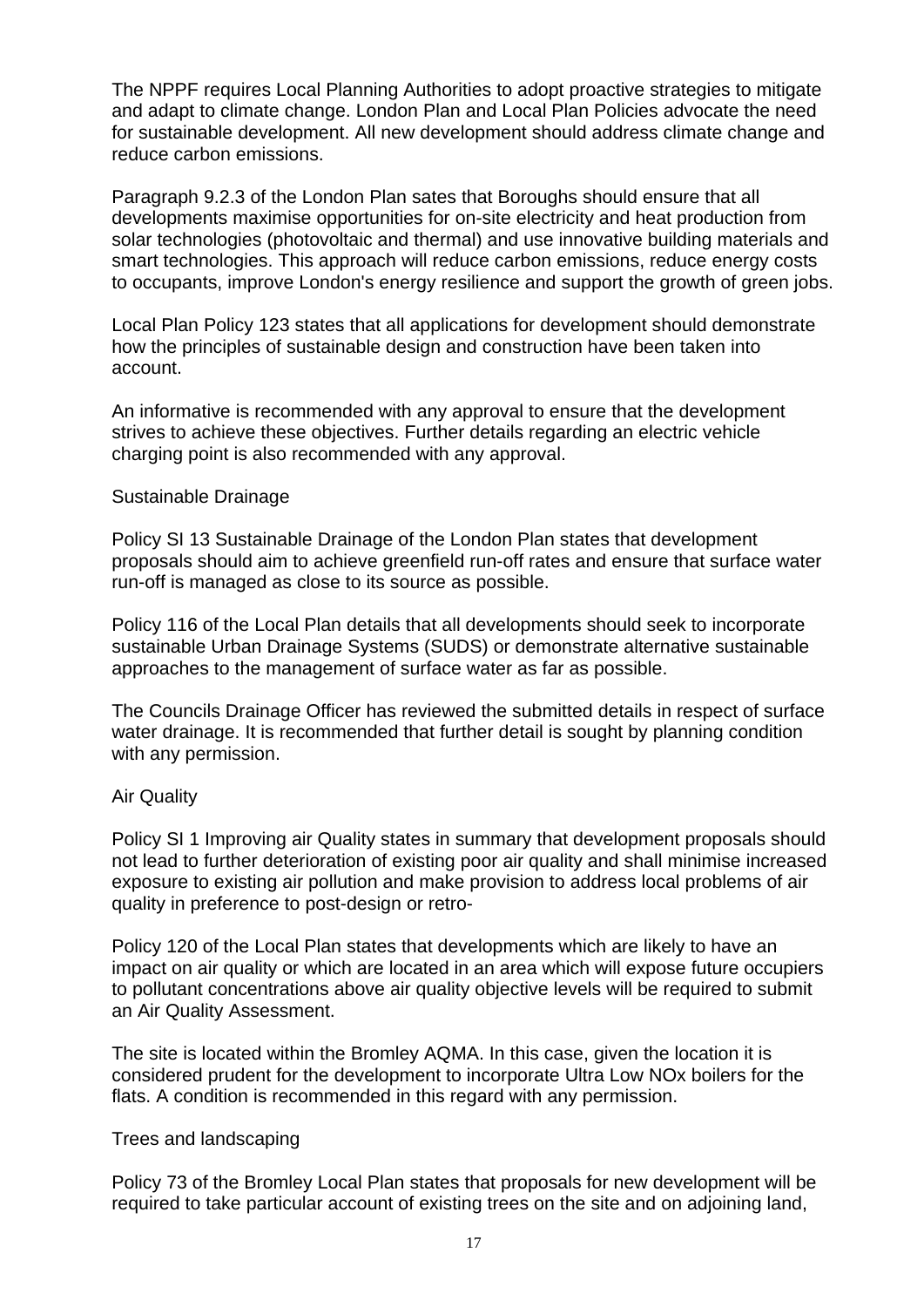which in the interests of visual amenity and/or wildlife habitat, are considered desirable to be retained.

Policy 77 of the Bromley Local Plan states that development proposals will seek to safeguard the quality and character of the local landscape and seek the appropriate restoration and enhancement of the local landscape through the use of planning obligations and conditions.

Limited details of landscaping have been submitted on the proposed site plan for the areas given over to planting in the front and rear curtilage. Further details can be sought by condition for landscaping details with any permission.

### CIL

The Mayor of London's CIL and the Borough CIL (adopted 15/6/21) is a material consideration. CIL is payable on this application and the applicant has completed the relevant form.

### **Conclusion**

Taking into account the above, the loss of the existing building at 2 Warren Avenue by reason of its significance, in terms of its positive contribution to the architectural heritage of the local area as a non-designated heritage asset identified during the development management assessment process, would be harmful to the character and appearance of the area, as well as having a serious and adverse effect on the visual amenities enjoyed by occupants of neighbouring property.

The proposed development by reason of its prominent siting, size, scale, height, massing and bulky, poorly contextually related design represents a visually obtrusive and inappropriate overdevelopment of the site which would be detrimental to the open characteristics of the Warren Avenue/Bromley Avenue/Farnaby Road junction which is an important characteristic to the existing development pattern resulting in significant harm to the character and appearance of the area and surrounding development and would be harmful to the residential and private amenities of neighbouring property and visual amenities of the area.

The proposed development by reason of its overbearing nature, siting and proximity to neighbouring buildings and property boundaries would have a serious and adverse effect on the privacy and amenity enjoyed by the occupants of neighbouring property at No38 Bromley Avenue.

In respect of the Council's 5 year housing land supply and the current position outlined within the 'principle' section above, paragraph 11d (ii) of the Framework would be applicable. In this case, when weighing up benefits of the development and the current undersupply of housing, it is considered that the identified harm arising from the proposal would significantly and demonstrably outweigh the benefits of the development. Therefore, in the planning balance the proposal is not considered to be acceptable.

Background papers referred to during production of this report comprise all correspondence on the files set out in the Planning History section above, excluding exempt information.

# **Decision**